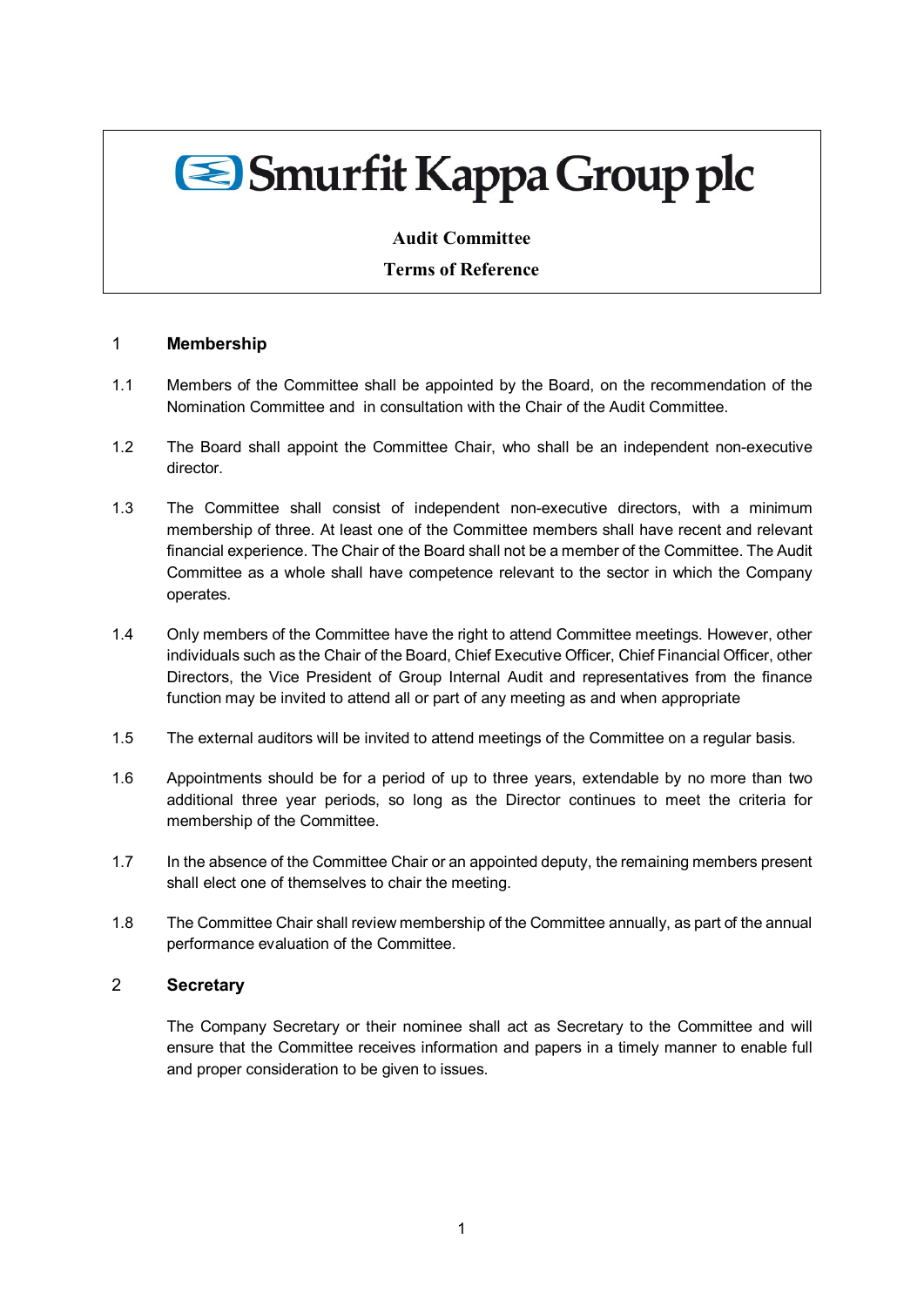## 3 **Quorum**

The quorum necessary for the transaction of business shall be two members. A duly convened meeting of the Committee at which a quorum is present (attendance by telephone, video conference or similar is acceptable for the purposes of determining a quorum) shall be competent to exercise all or any of the authorities, powers and discretions vested in or exercisable by the Committee.

## 4 **Frequency of Meetings**

- 4.1 The Committee shall meet at least four times a year at appropriate times in the reporting and audit cycle and otherwise as required. When deemed necessary or desirable by the Committee or the Committee Chair, decisions may be taken by unanimous written consent.
- 4.2 Outside of the formal meeting programme, the Committee Chair will maintain a dialogue with key individuals involved in the Company's governance, including the Board Chair, the Chief Executive Officer, the Chief Financial Officer, the Group Financial Controller, the external audit lead partner and the Vice President of Group Internal Audit.

## 5 **Notice of Meetings**

- 5.1 Meetings of the Committee shall be summoned by the Secretary of the Committee at the request of any of its members or at the request of one external or internal auditor if they consider it necessary.
- 5.2 Unless otherwise agreed, notice of each meeting confirming the venue, time and date together with an agenda of items to be discussed, shall be forwarded to each member of the Committee and any other person required to attend no later than three working days before the date of the meeting. Supporting papers shall be sent to Committee members and to other attendees as appropriate, at the same time. Committee meetings may be held in person or by telephone or other electronic media suitable to the Committee.
- 5.3 Notices, agendas and supporting papers can be sent in electronic form where the recipient has agreed to receive documents in such a way.

## 6 **Minutes of Meeting**

- 6.1 The Secretary of the Committee shall minute the proceedings and resolutions of all meetings of the Committee, including recording the names of those present and in attendance.
- 6.2 The Secretary of the Committee shall ascertain, at the beginning of each meeting, the existence of any conflicts of interest and minute them accordingly.
- 6.3 Minutes of Committee meetings shall be circulated to all members of the Board.

### 7 **Annual General Meeting**

The Committee Chair or their nominated representative shall attend the Annual General Meeting prepared to respond to any shareholder questions on the Committee's activities.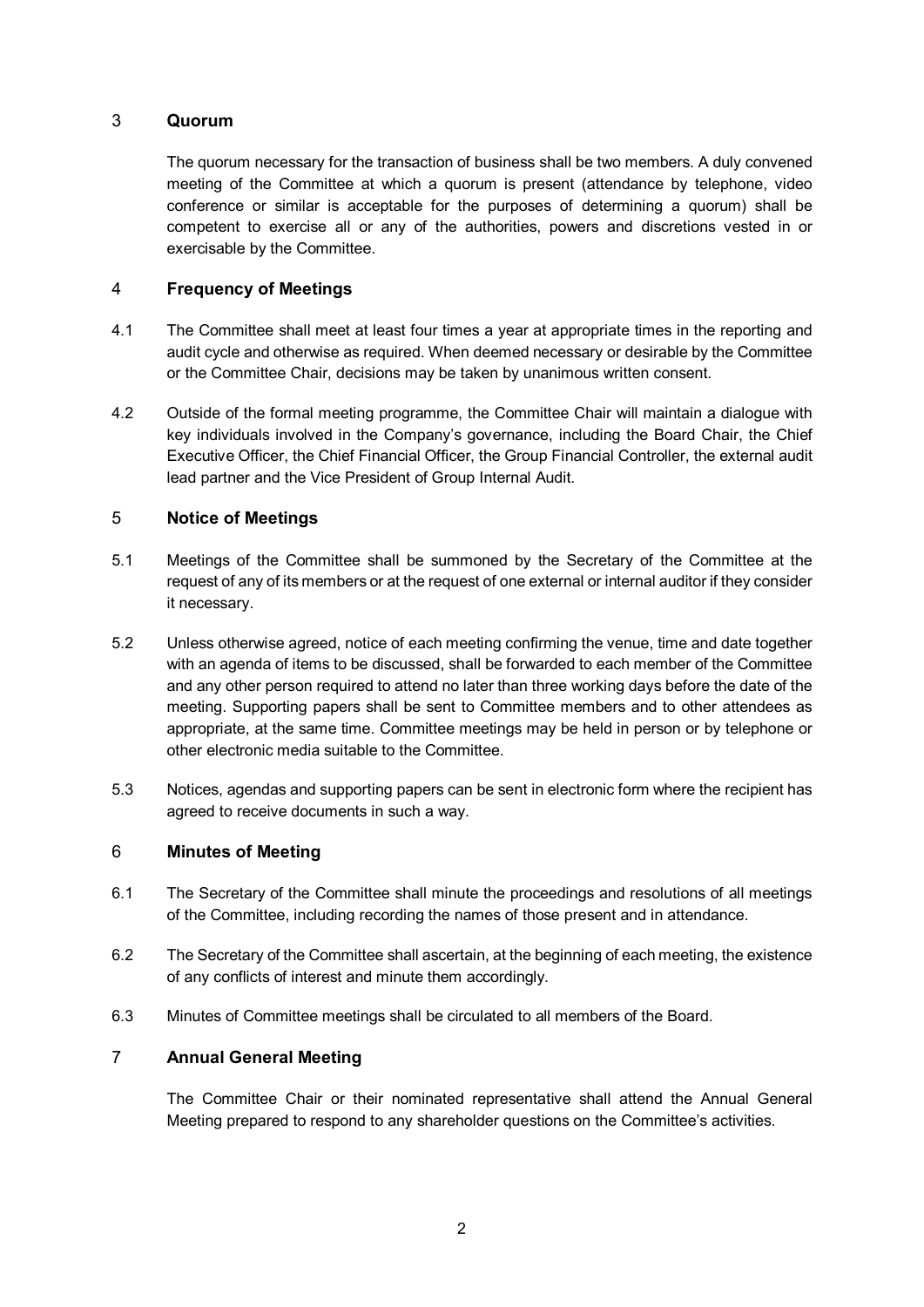## 8 **Duties**

The Committee should carry out the duties below for the Company, major subsidiary undertakings and the Group as a whole, as appropriate:

## 8.1 **Financial Reporting**

- 8.1.1 The Committee shall monitor, and discuss with the Board, the integrity of the financial and narrative statements of the Company, including its Annual and Interim Reports, preliminary results' announcements, trading statements and any other formal announcement relating to its financial performance, reviewing significant financial reporting issues and judgments which they contain. The Committee shall also review summary financial statements, significant financial returns to regulators and any financial information contained in certain other documents, such as announcements of a price sensitive nature.
- 8.1.2 Where requested by the Board, the Committee shall review the content of the Annual Report and Accounts and advise the Board on whether, taken as a whole, it is fair, balanced and understandable and provides the information necessary for shareholders to assess the Company's position and performance, business model and strategy.
- 8.1.3 The Committee shall recommend to the Board whether or not to approve the annual accounts and Group accounts so reviewed.
- 8.1.4 The Committee shall determine, at least annually, whether in the Committee's opinion, the Company has kept proper books of account.
- 8.1.5 The Committee shall review and challenge where necessary:
	- (a) the consistency of, and any changes to, accounting and treasury policies both on a year on year basis, including any significant estimates or judgments across the Company and the Group;
	- (b) the methods used to account for significant or unusual transactions where different approaches are possible;
	- (c) whether the Company has followed appropriate accounting standards and made appropriate estimates and judgments, taking into account the views of the external auditor;
	- (d) the clarity and completeness of disclosure in the Company's financial reports, trading statements and results presentations and the context in which statements are made;
	- (e) the assumptions or qualifications in support of the going concern statement and the longer term viability statement; and
	- (f) all material information presented with the financial statements, such as the strategic report and the corporate governance statements (insofar as it relates to the audit and risk management).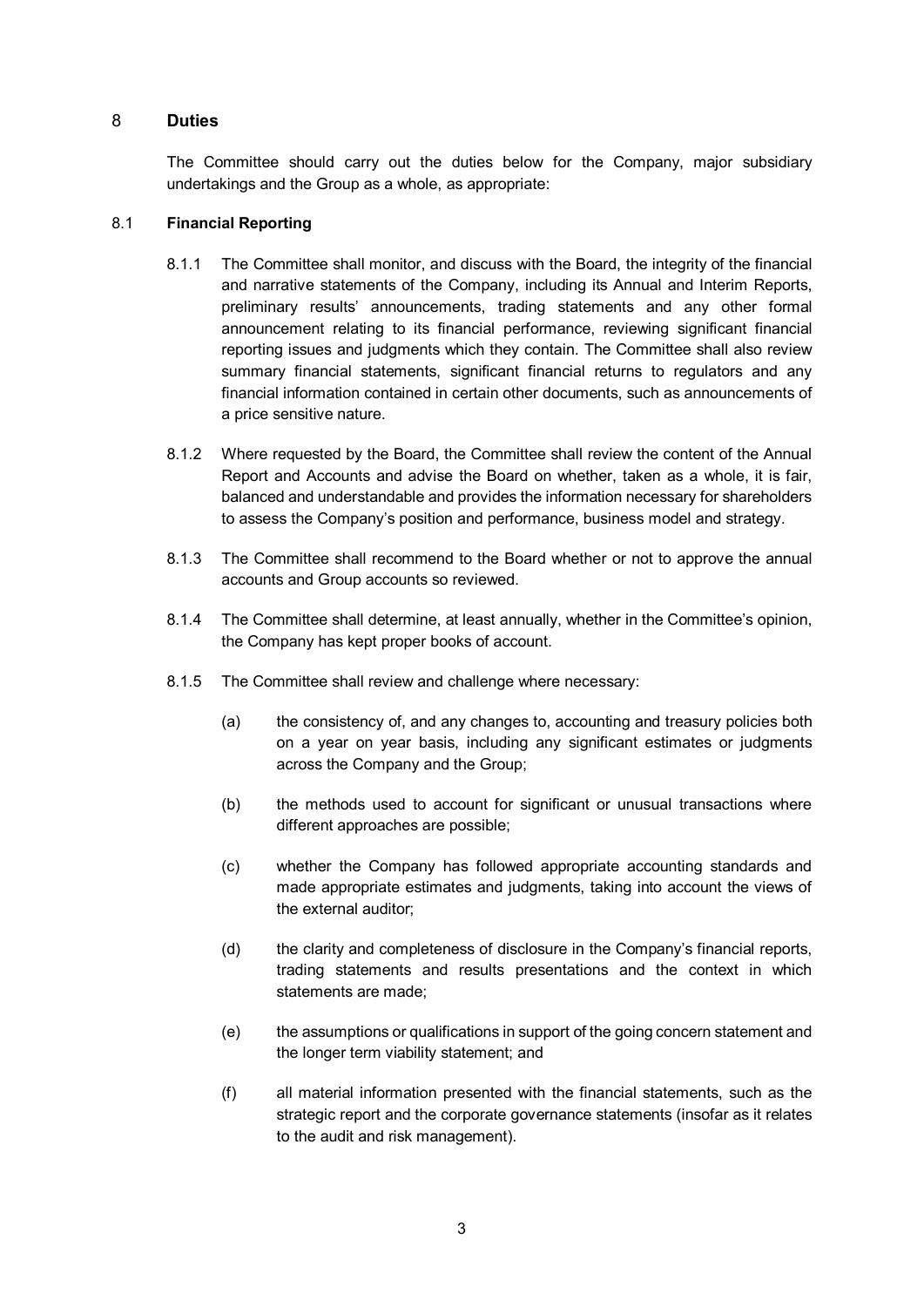- 8.1.6 The Committee shall monitor compliance with financial reporting standards and other financial and governance reporting requirements.
- 8.1.7 The Committee shall, where the Committee is not satisfied with any aspect of the proposed financial reporting by the Company, report its views to the Board.

### 8.2 **Internal Financial Controls and Risk Management Systems**

- 8.2.1 The Committee shall keep under review the adequacy and effectiveness of the Company's internal financial controls and risk management systems and shall review and approve the statements to be included in the Annual Report concerning internal controls, risk management and the viability statement.
- 8.2.2 The Committee shall carry out a robust assessment of the Company's emerging and principal risks and the procedures in place to identify, manage and mitigate those risks.

### 8.3 **Whistleblowing and Fraud**

The Committee shall:

- 8.3.1 review the adequacy and security of the Company's arrangements for the workforce to raise concerns, in confidence and (if they wish) anonymously, about possible wrongdoing in financial reporting or other matters. The Committee shall ensure that these arrangements allow proportionate and independent investigation of such matters and appropriate follow up action;
- 8.3.2 review the Company's procedures for detecting fraud;
- 8.3.3 review the Company's system and controls for prevention of bribery and receive reports on non-compliance; and
- 8.3.4 review compliance reports and keep under review the adequacy and effectiveness of the Company's whistleblowing and fraud processes.

### 8.4 **Internal Audit**

The Committee shall:

- 8.4.1 monitor and review the effectiveness of the Company's internal audit function in the context of the Company's overall risk management system;
- 8.4.2 approve the appointment and removal of the head of the internal audit function;
- 8.4.3 consider and approve the internal audit charter and ensure the Committee has adequate resources and appropriate access to information to enable it to perform its function effectively and in accordance with the relevant professional standards. The Committee shall also ensure the function has adequate standing and is free from management or other restrictions;
- 8.4.4 review and assess the annual internal audit plan;
- 8.4.5 review reports of the results of the internal auditor's work on a periodic basis;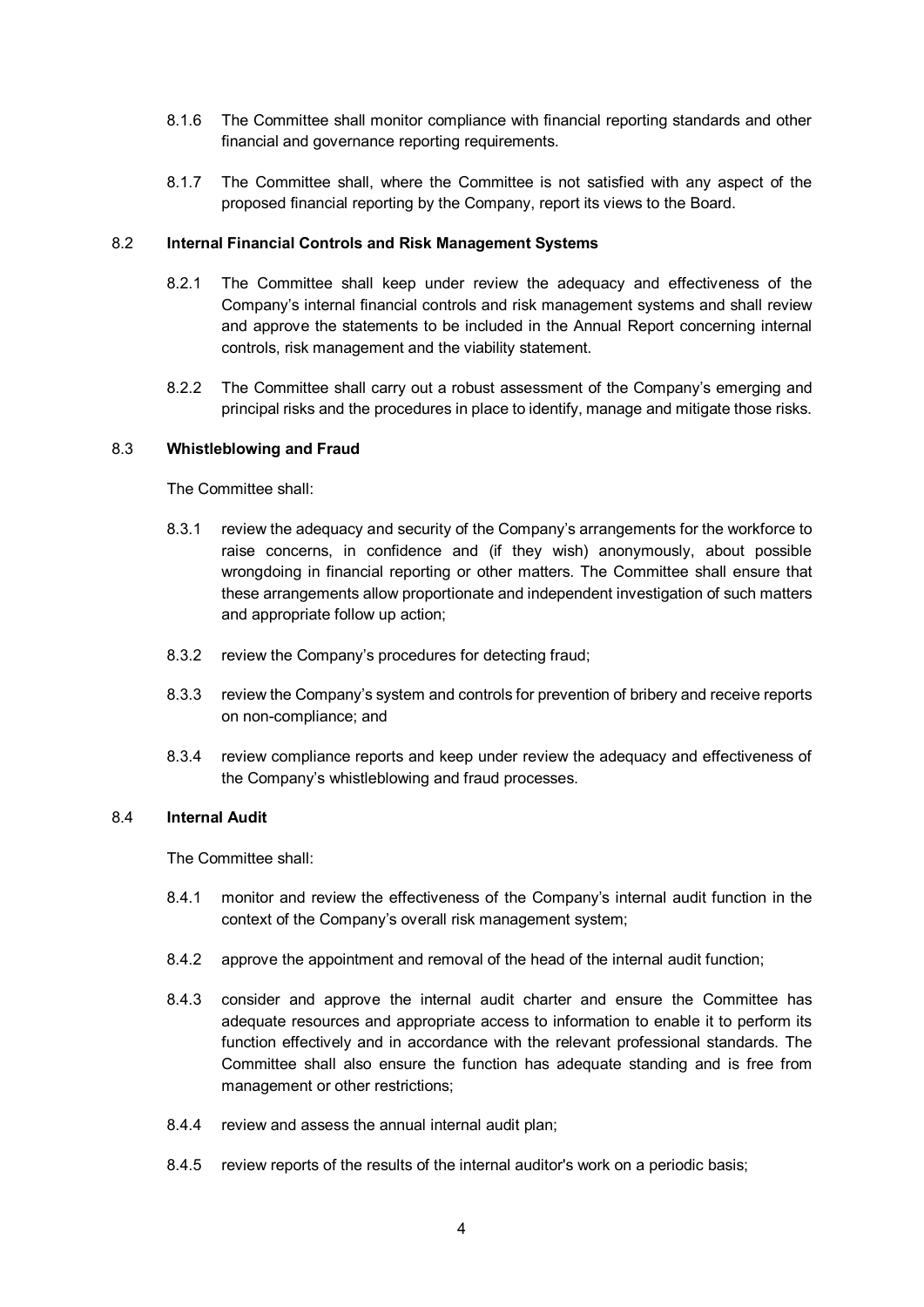- 8.4.6 review and monitor management's responsiveness to the findings and recommendations of the internal auditor;
- 8.4.7 meet the head of internal audit at least once a year, without management being present, to discuss their remit and any issues arising from the internal audits carried out. In addition, the head of internal audit shall be given the right of direct access to the Chair of the Board, the Committee Chair and to the Committee; and
- 8.4.8 consider whether an independent, third party review of internal audit effectiveness and processes is required.

### 8.5 **External Audit**

The Committee shall:

- 8.5.1 consider and make recommendations to the Board, to be put to shareholders for approval at the Annual General Meeting, in relation to the appointment, re-appointment and removal of the Company's external auditor. The Committee shall conduct the tender process and develop and oversee the selection process for new auditors and if an auditor resigns the Committee shall investigate the issues leading to this and decide whether any action is required;
- 8.5.2 having regard to Directive 2014/56/ EU and Regulation (EU) No 537/2014, ensure mandatory rotation of audit services after a maximum period of 10 years. The Committee should ensure that all tendering firms have such access as is necessary to information and individuals during the tendering process;
- 8.5.3 oversee the relationship with the external auditor including (but not limited to):
	- (a) approval of their remuneration, whether fees for audit or non-audit services and that the level of fees is appropriate to enable an effective and high quality audit to be conducted. The Committee may delegate the approval of fees and services to the Chief Financial Officer;
	- (b) approval of all non-audit services, including a list of prohibited non-audit services which statutory auditors, audit firms or members of their networks cannot provide to audited entities in the EU;
	- (c) approval of their terms of engagement, including any engagement letter issued at the start of each audit and the scope of the audit;
	- (d) assessing annually their independence and objectivity taking into account relevant professional and regulatory requirements and the relationship with the auditor as a whole, including the provision of any non-audit services;
	- (e) satisfying itself that there are no relationships (such as family, employment, investment, financial or business) between the auditor and the Company (other than in the ordinary course of business);
	- (f) ensuring an appropriate policy on the employment of former employees of the Company's auditor is adopted and implemented;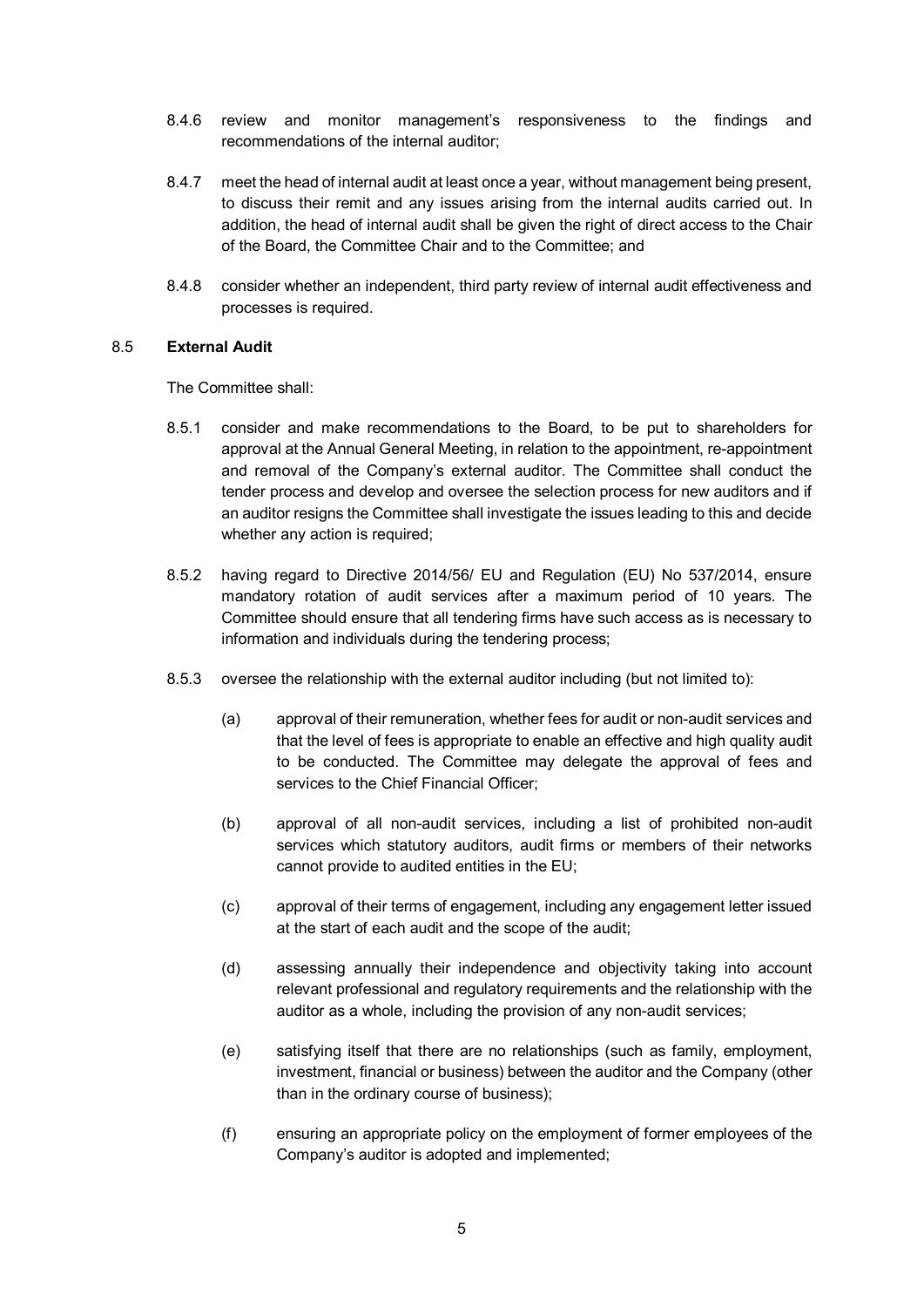- (g) monitoring the auditor's compliance with relevant ethical and professional guidance on the rotation of audit partners, the level of fees paid by the Company compared to the overall fee income of the firm, office and partner and other related requirements:
- (h) assessing annually the qualifications, expertise and resources of the external auditor and the effectiveness of the audit process which shall include a report from the external auditor on their own internal quality procedures;
- (i) seek to ensure co-ordination with the activities of the internal audit function; and
- (j) consider the risk of the withdrawal of Company's present auditors from the market;
- 8.5.4 meet regularly with the external auditor, including once at the planning stage before the audit and once after the audit at the reporting stage. The Committee shall meet the external auditor at least once a year, without management being present, to discuss their remit and any issues arising from the audit;
- 8.5.5 review the annual audit plan and ensure that it is consistent with the scope of the audit engagement;
- 8.5.6 review the findings of the audit with the external auditor. This shall include but not be limited to the following:
	- (a) a discussion of any major issues which arose during the audit;
	- (b) the auditor's explanation of how the risks to audit quality were addressed;
	- (c) any accounting and audit judgments;
	- (d) levels of errors identified during the audit; and
	- (e) the auditor's view of their interactions with senior management.
- 8.5.7 review any representation letter(s) requested by the external auditor before they are signed by management:
- 8.5.8 review the management letter and management's response to the auditor's findings and recommendations;
- 8.5.9 develop and implement a policy on the supply of non-audit services by the external auditor, taking into account any relevant ethical guidance on the matter; and
- 8.5.10 review the effectiveness of the audit process, including an assessment of the quality of the audit, the handling of key judgements by the auditor, and the auditor's response to questions from the Committee.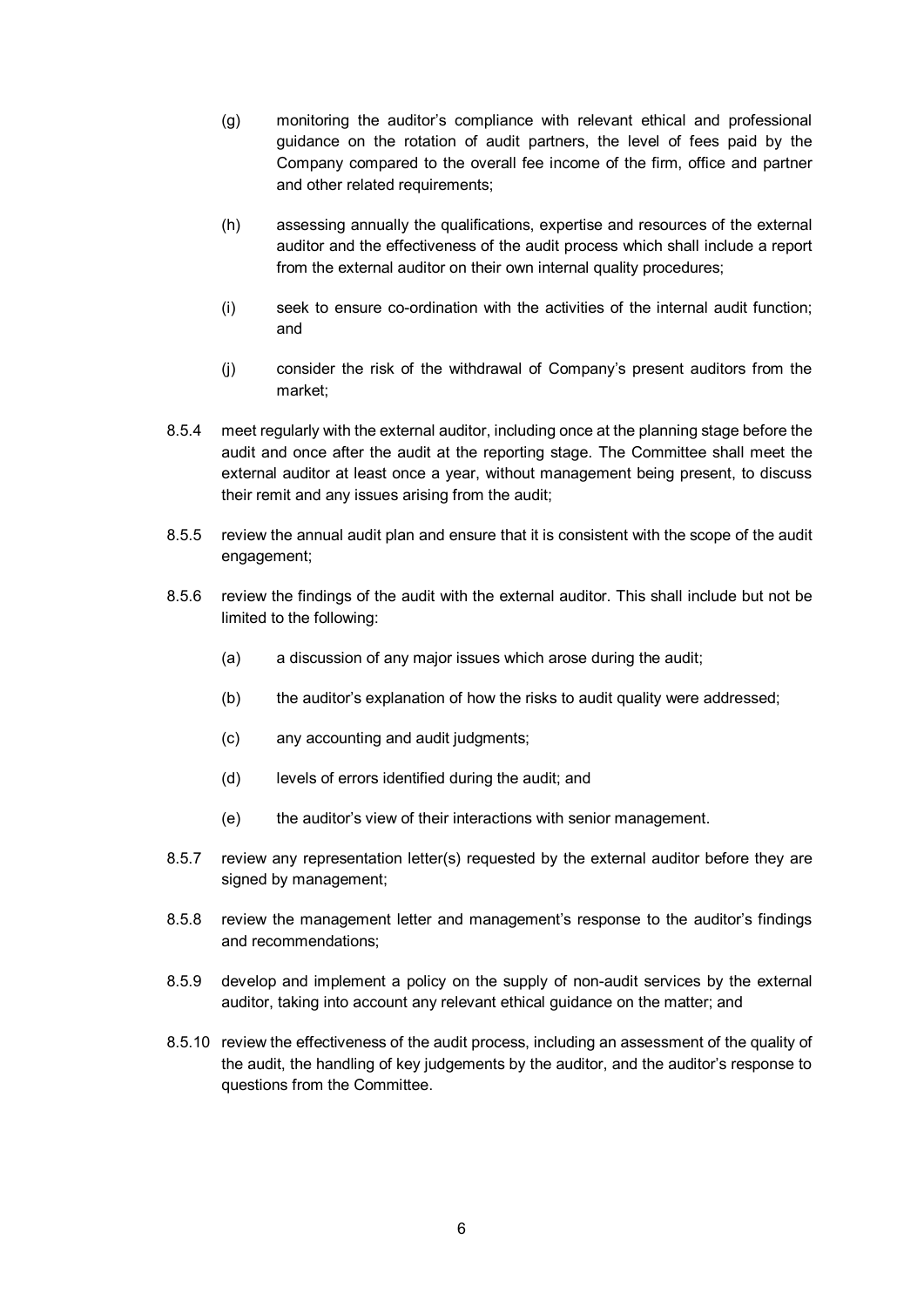#### 8.6 **Reporting Responsibilities**

- 8.6.1 The Committee Chair shall report to the Board, after each meeting on all matters within its duties and responsibilities.
- 8.6.2 The Committee shall liaise with other Board Committees from time to time as it deems appropriate.
- 8.6.3 The Committee shall provide the Board with a report to be included in the Company's Annual Report on its activities and how it has discharged its responsibilities, which shall include:
	- (a) details of the membership of the Committee, number of meetings held and attendance over the course of the year and a summary of the role and work of the Committee;
	- (b) how the Committee's performance evaluation has been conducted;
	- (c) the significant issues that it considered in relation to the financial statements and how these issues were addressed;
	- (d) its assessment of the independence and effectiveness of the external audit process and its recommendation on, and its approach taken to, the appointment or reappointment of the external auditor; and
	- (e) any other issues on which the Board has requested the Committee's opinion and all other information requirements set out in the U.K. Corporate Governance Code (the "**Code**").
- 8.6.4 The Committee shall make whatever recommendations to the Board it deems appropriate on any area within its remit where action or improvement is needed.
- 8.6.5 In compiling the report referred to in 8.6.2, the Committee should exercise judgment in deciding which of the issues it considers in relation to the financial statements are significant, but should include at least those matters that have informed the Board's assessment of whether the Company is a going concern. The report to shareholders need not repeat information disclosed elsewhere in the Annual Report and accounts, but could provide cross-references to that information.
- 8.6.6 When 20% or more shareholder votes have been cast against the Board recommendation for any audit related resolution, the Committee shall engage in appropriate discussions as necessary with shareholders and ensure that an update on the views received from shareholders and actions taken is published no later than six months after the relevant shareholder meeting. The Annual Report shall include a summary of the impact that the feedback has had on the decisions that the Board has taken and any actions or resolutions now proposed.
- 8.6.7 These terms of reference shall be made publicly available on the Company's website.

### 8.7 **Other Matters**

The Committee shall: